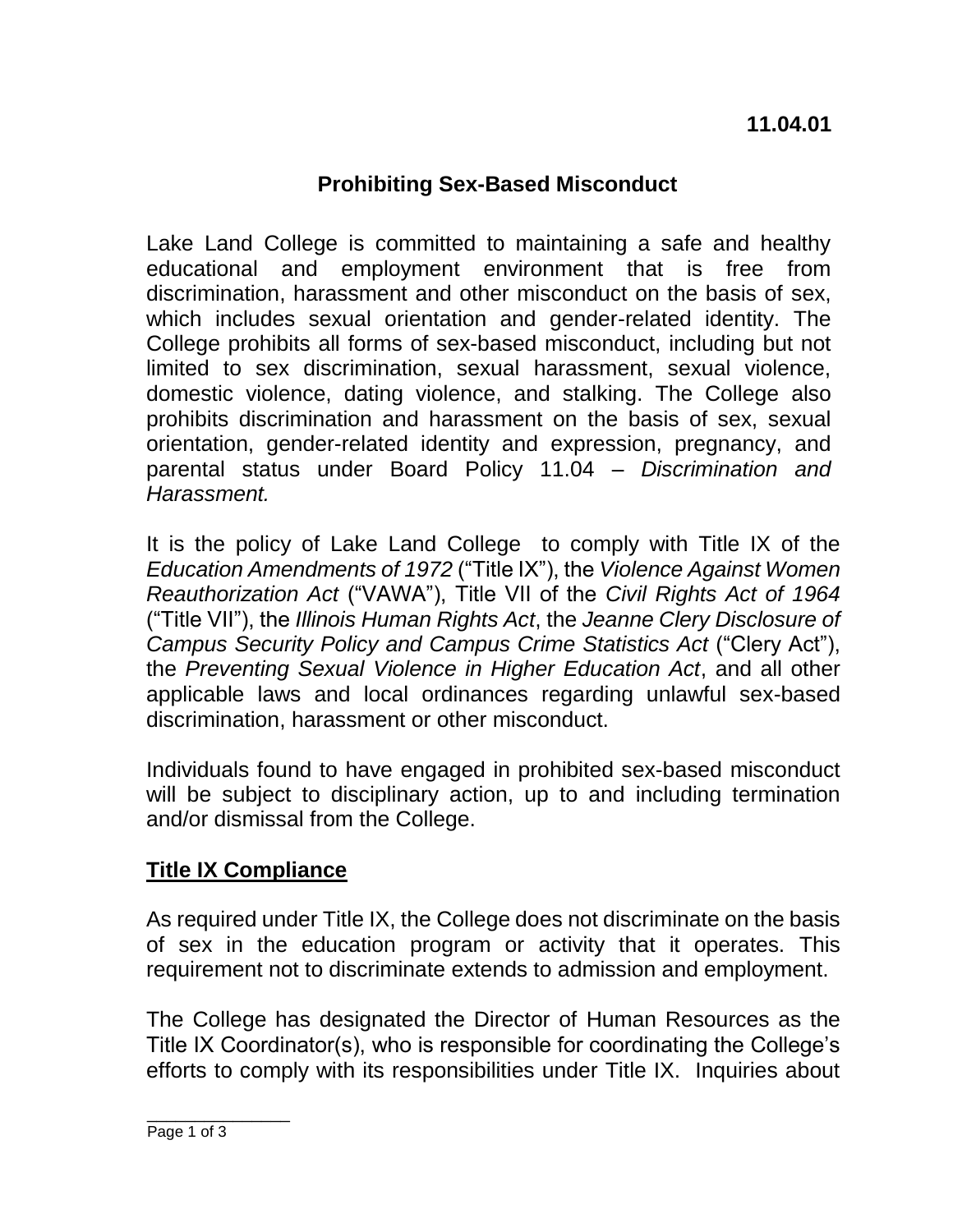the application of Title IX and 34 C.F.R. Part 106 may be directed to the College's Title IX Coordinator(s), the Assistant Secretary for Civil Rights at the United States Department of Education, or both.

## **Retaliation Prohibited**

Any form of retaliation, including intimidation, threats, harassment and other adverse action taken or threatened against any complainant or person reporting sex discrimination, sexual harassment or other sexbased misconduct, or against any person cooperating in the investigation of allegations of sex-based misconduct (including testifying, assisting or participating in any manner in an investigation), is strictly prohibited.

## **Implementing Procedures**

The College will establish, maintain and publish procedures implementing this Policy, which set forth:

- The scope and jurisdiction of the College's prohibition on sexbased misconduct;
- Definitions of prohibited conduct;
- Responsibilities of, and contact information for, the College's Title IX Coordinator and Deputy Title IX Coordinator;
- Options for assistance following an incident of sex-based discrimination, harassment or other misconduct;
- Procedures for reporting and confidentially disclosing alleged sex-based misconduct, including a mechanism for reporting and independent review of allegations against one elected official by another elected official;
- The College's response to reports of alleged sex-based misconduct;
- The College's resolution process for complaints alleging Title IX sexual harassment and/or alleging sexual violence, domestic violence, dating violence, or stalking;
- Prevention and education programming provided to College students; and
- Training and education provided to the Title IX Coordinator, Deputy Title IX Coordinator, College Police Department, and

\_\_\_\_\_\_\_\_\_\_\_\_\_\_\_